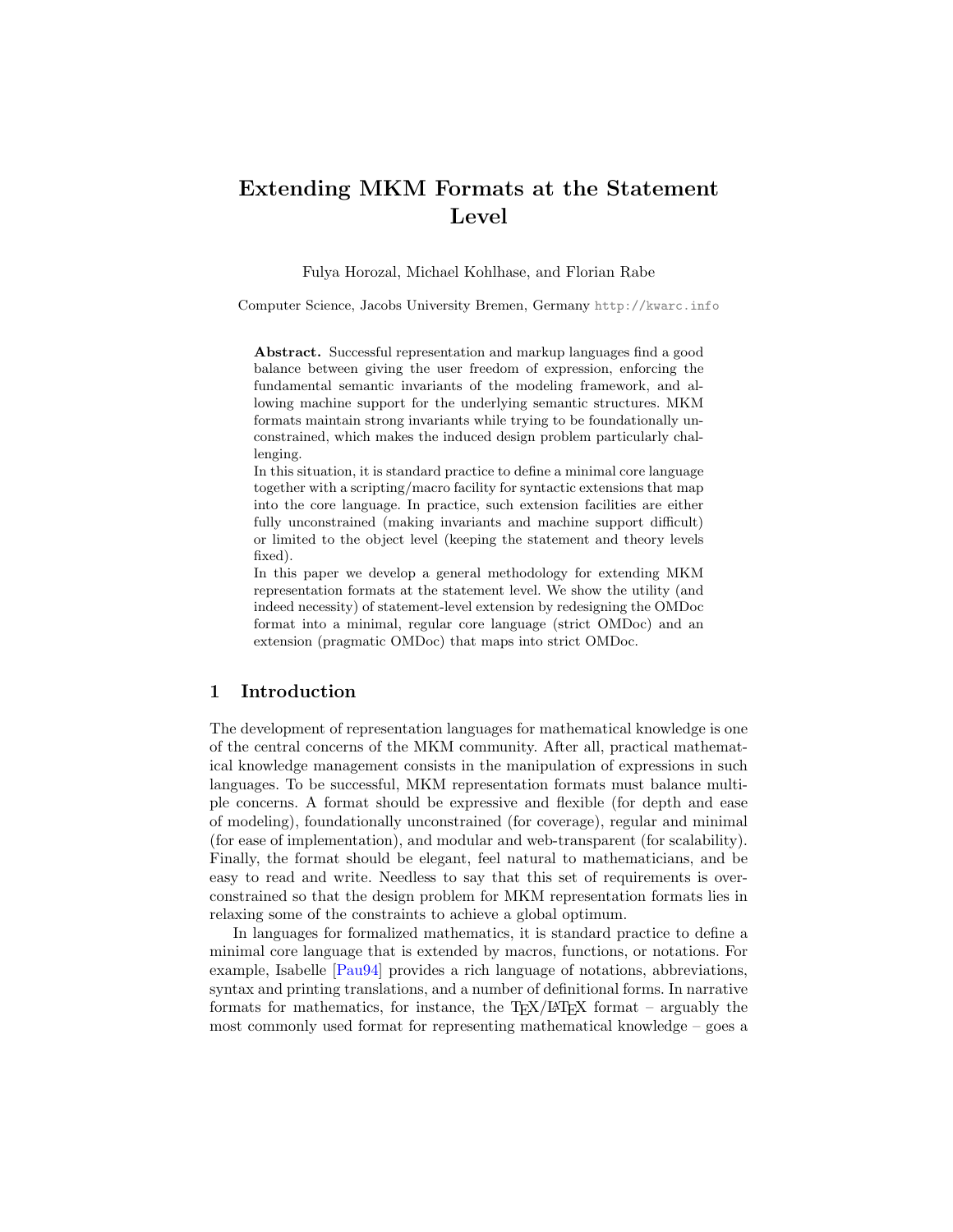similar way, only that the core language is given by the TEX layout primitives and the translation is realized by macro expansion and is fully under user control. This extensibility led to the profusion of user-defined LAT<sub>EX</sub> document classes and packages that has made T<sub>E</sub>X/L<sup>AT</sup>E<sub>X</sub> so successful.

However, the fully unconstrained nature of the extensibility makes ensuring invariants and machine support very difficult, and thus this approach is not immediately applicable to content markup formats. There, MathML3  $[ABC^+10]$  $[ABC^+10]$ is a good example of the state of the art. It specifies a core language called "strict content MathML" that is equivalent to OpenMath [\[BCC](#page-14-1)+04b] and "full content MathML". The first subset uses a minimal set of elements representing the meaning of a mathematical expression in a uniform, regular structure, while the second one tries to strike a pragmatic balance between verbosity and formality. The meaning of non-strict expressions is given by a fixed translation: the "strict content MathML translation" specified in section 4.6 of the MathML3 recommendation [\[ABC](#page-14-0)+10].

This language design has the advantage that only a small, regular sublanguage has to be given a mathematical meaning, but a larger vocabulary that is more intuitive to practitioners of the field can be used for actual representation. Moreover, semantic services like validation only need to be implemented for the strict subset and can be extended to the pragmatic language by translation. Ultimately, a representation format might even have multiple pragmatic frontends geared towards different audiences. These are semantically interoperable by construction.

The work reported in this paper comes from an ongoing language design effort, where we want to redesign our OMDoc format [\[Koh06\]](#page-14-2) into a minimal, regular core language (strict OMDoc 2) and an extension layer (pragmatic OM-Doc 2) whose semantics is given by a "pragmatic-to-strict" ( $P2S$ ) translation. While this problem is well-understood for mathematical *objects*, extension frameworks at the statement level seem to be restricted to the non-semantic case, e.g. the amsthm package for LAT<sub>EX</sub>.

Languages for mathematics commonly permit a variety of pragmatic statements, e.g., implicit or case-based definitions, type definitions, theorems, or proof schemata. But representation frameworks for such languages do not include a generic mechanism that permits introducing arbitrary pragmatic statements — instead, a fixed set is built into the format. Among logical frameworks, Twelf/LF [\[PS99](#page-15-1)[,HHP93\]](#page-14-3) permits two statements: defined and undefined constants. Isabelle [\[Pau94\]](#page-15-0) and Coq [\[BC04\]](#page-14-4) permit much larger, but still fixed sets that include, for example, recursive case-based function definitions. Content markup formats like OMDoc permit similar fixed sets.

A large set of statements is desirable in a representation format in order to model the flexibility of individual languages. A large *fixed* set on the other hand is unsatisfactory because it is difficult to give a theoretical justification for fixing any specific set of statements. Moreover, it is often difficult to define the semantics of a built-in statement in a foundationally unconstrained representation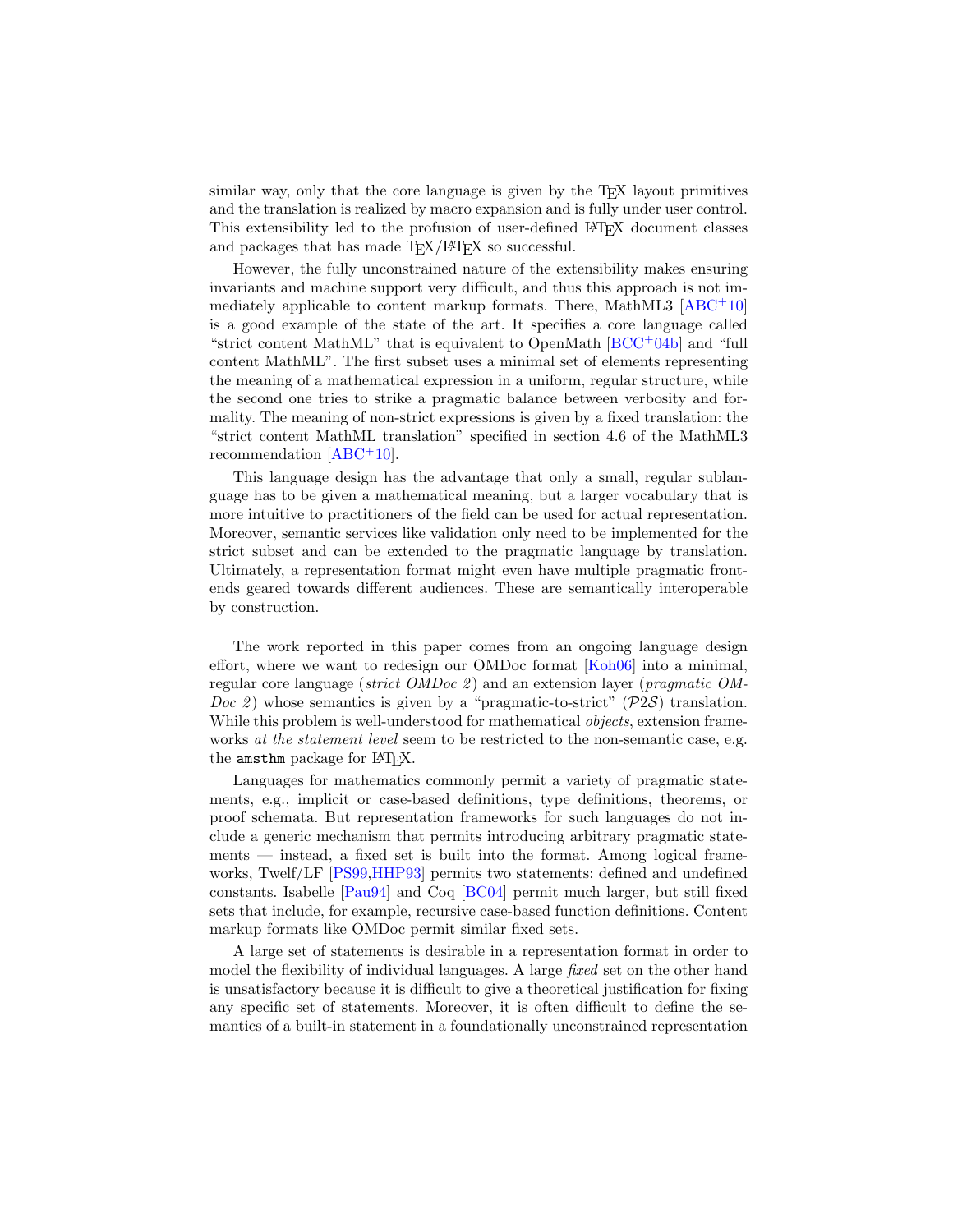format because many pragmatic statement are only meaningful under certain foundational assumptions.

In this paper we present a general formalism for adding new pragmatic statement forms to our OMDoc format; we have picked OMDoc for familiarity and foundation-independence; any other foundational format can be extended similarly. Consider for instance the pragmatic statement of an "implicit definition", which defines a mathematical object by describing it so accurately, that there is only one object that fits this description. For instance, the exponential function  $exp$  is defined as the (unique) solution of the differential equation  $f = f'$ with  $f(0) = 1$ . This form of definition is extensively used in practical mathematics, so pragmatic OMDoc should offer an infrastructure for it, whereas strict OMDoc only offers "simple definitions" of the form  $c := d$ , where c is a new symbol and d any object. In our extension framework, the  $P2S$  translation provides the semantics of the implicit definition in terms of the strict definition  $exp := \iota f$ . $(f' = f \wedge f(0) = 1)$ , where  $\iota$  is a "definite description operator": Given an expression  $A$  with free variable  $x$ , such that there is a unique  $x$  that makes A valid,  $\iota x.A$  returns that x, otherwise  $\iota x.A$  is undefined.

Note that the semantics of an implicit definition requires a definite description operator. While most areas of mathematics at least implicitly assume its existence, it should not be required in general because that would prevent the representation of systems without one. Therefore, we make these requirements explicit in a special theory that defines the new pragmatic statement and its strict semantics. This theory must be imported in order for implicit definitions to become available. Using our extension language, we can recover a large number of existing pragmatic statements as definable special cases, including many existing ones of OMDoc. Thus, when representing formal languages in OMDoc, authors have full control what pragmatic statements to permit and can define new ones in terms of existing ones.

In the next section, we will recap those parts of OMDoc that are needed in this paper. In Section [3,](#page-4-0) we define our extension language, and in Section [4,](#page-7-0) we look at particular extensions that are motivated by mathematical practice. Finally, in Section [5,](#page-11-0) we will address the question of extending the concrete syntax with pragmatic features as well.

## 2 MMT/OMDoc

OMDoc is a comprehensive content-based format for representing mathematical knowledge and documents. It represents mathematical knowledge at three levels: mathematical formulae at the object level, symbol declarations, definitions, notation definitions, axioms, theorems, and proofs at the statement level, and finally modular scopes



at the theory level. Moreover, it adds an infrastructure for representing functional aspects of mathematical documents at the content markup level. OMDoc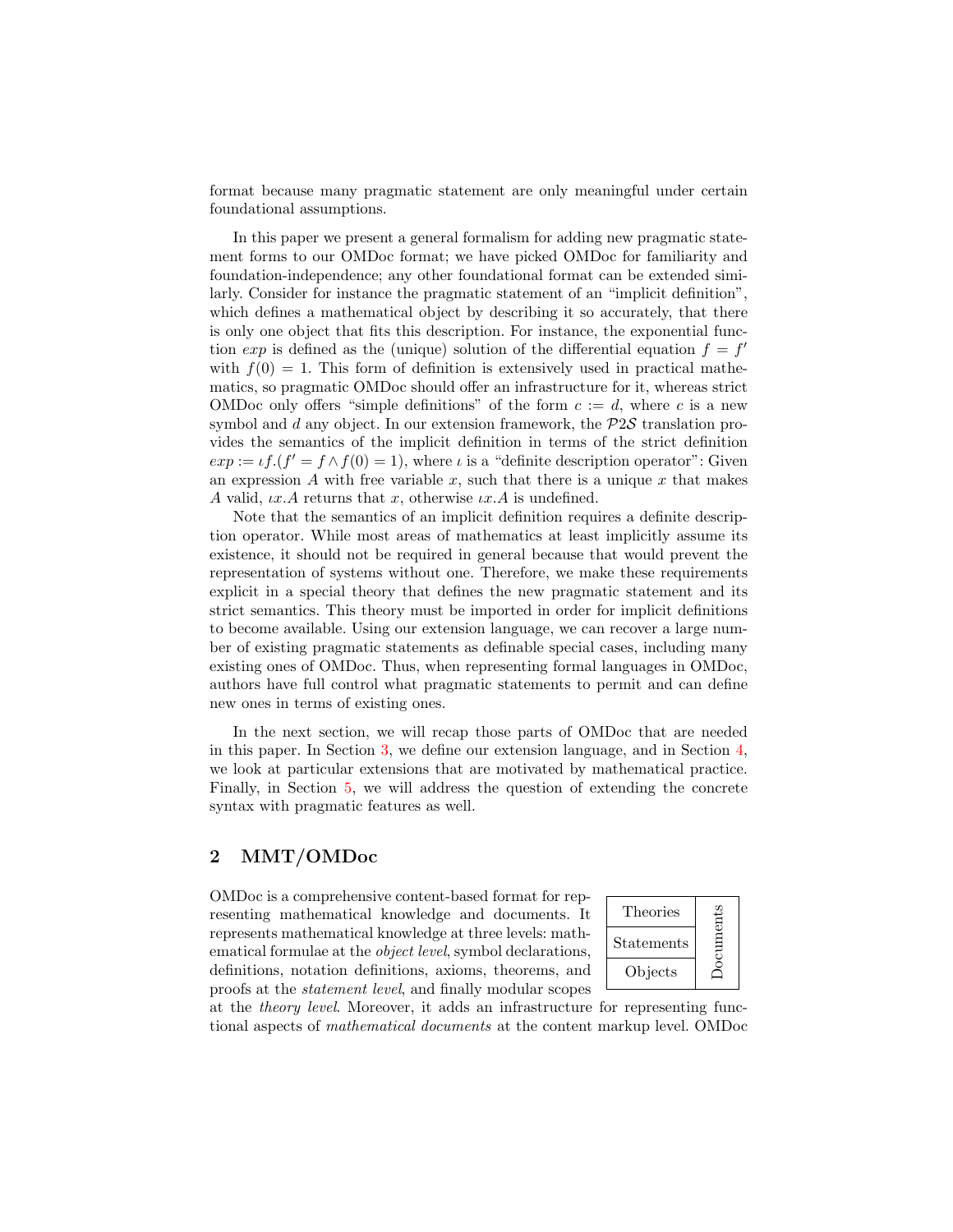1.2 has been successfully used as a representational basis in applications ranging from theorem prover interfaces, via knowledge based up to eLearning systems. To allow this diversity of applications, the format has acquired a large, interconnected set of language constructs motivated by coverage and user familiarity (i.e., by pragmatic concerns) and not by minimality and orthogonality of language primitives (strict concerns).

To reconcile these language design issues for OMDoc 2, we want to separate the format into a strict core language and a pragmatic extension layer that is elaborated into strict OMDoc via a "pragmatic-to-strict" ( $P2S$ ) translation.

For strict OMDoc we employ the foundation-independent, syntactically minimal MMT framework (see below). For pragmatic OMDoc, we aim at a language that is feature-complete with respect to OMDoc 1.2 [\[Koh06\]](#page-14-2), but incorporates language features from other MKM formats, most notably from Isabelle/Isar [\[Wen99\]](#page-15-2), PVS [\[ORS92\]](#page-15-3), and Mizar [\[TB85\]](#page-15-4).

The MMT language was emerged from a complete redesign of the formal core[1](#page-3-0) of OMDoc focusing on foundation-independence, scalability, modularity, while maintaining coverage of formal systems. The MMT language is described in [\[RK11\]](#page-15-5) and implemented in [\[Rab08\]](#page-15-6).



MMT uses theories as a single primitive to represent formal systems such as logical frameworks, logics, or theories. These form theory graphs such as the one on the left, where single arrows  $\rightarrow$  denote theory translations and hooked arrows  $\hookrightarrow$  denote the meta-theory relation between two theories. The theory FOL for first-order logic is the meta-theory for Monoid and Ring. And the theory LF for the logical framework LF [\[HHP93\]](#page-14-3) is the meta-theory of FOL

Fig. 1. An MMT Theory Graph

and HOL for higher-order logic. In general, we describe the theories with metatheory  $M$  as  $M$ -theories. The importance of meta-theories in MMT is that the syntax and semantics of M induces the syntax and semantics of all M-theories. For example, if the syntax and semantics are fixed for  $LF$ , they determine those of FOL and Monoid.

At the statement level, MMT uses constant declarations as a single primitive to represent all OMDoc statement declarations. These are differentiated by the type system of the respective meta-theory. In particular, the Curry-Howard correspondence is used to represent axioms and theorems as plain constants (with special types).

In Figure [2,](#page-4-1) we show a small fragment of the MMT grammar that we need in the remainder of this paper. Meta-symbols of the BNF format are given in color.

<span id="page-3-0"></span><sup>1</sup> We are currently working on adding an informal (natural language) representation and a non-trivial (strict) document level to MMT, their lack does not restrict the results reported in this paper.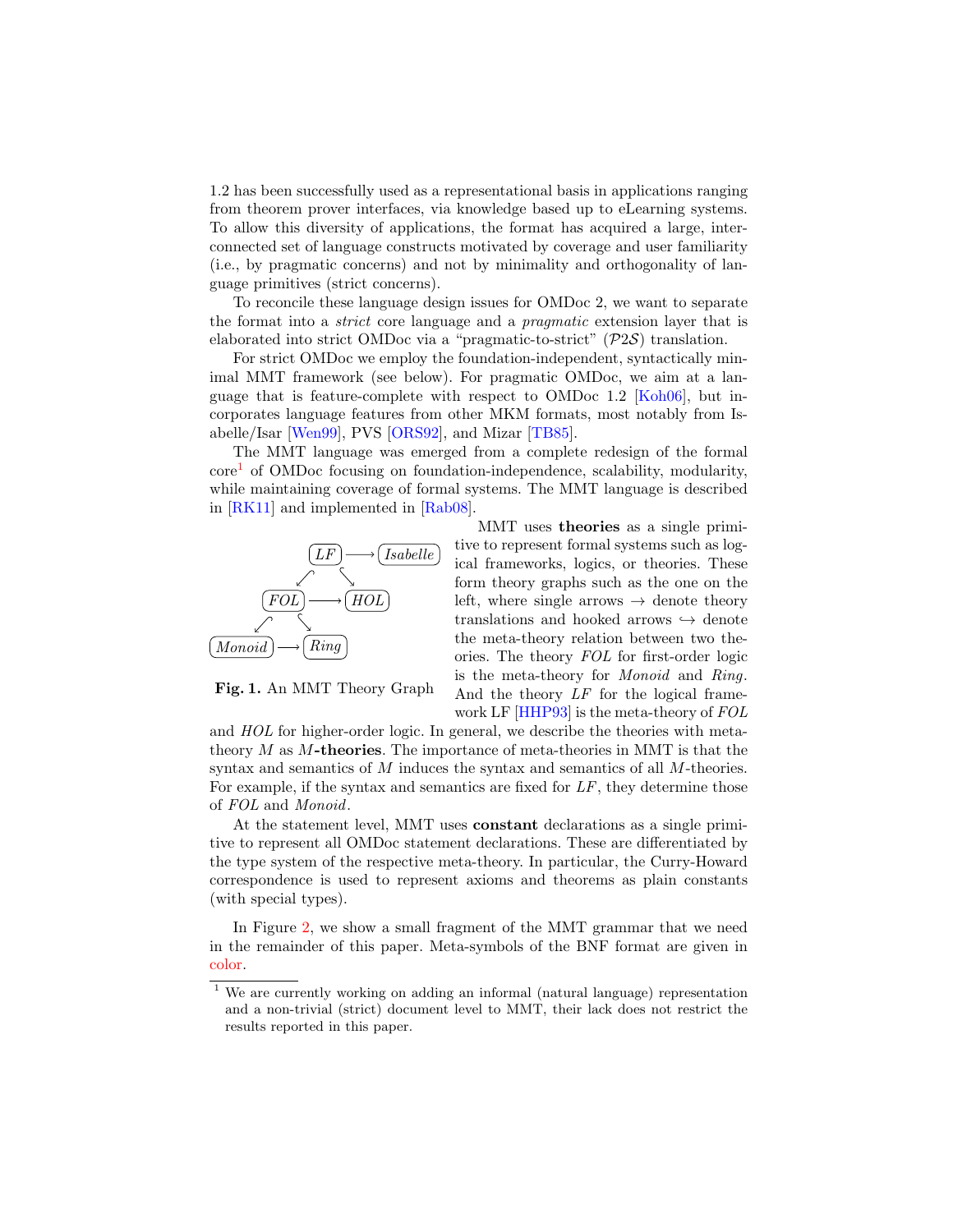| Modules     | $G ::=$ (theory $T = \{\Sigma\})^*$                     |
|-------------|---------------------------------------------------------|
| Theories    | $\Sigma ::= \cdot   \Sigma, c   : E   = E  $ meta $T  $ |
| Contexts    | $\Gamma ::= \cdot   \Gamma, x   : E$                    |
| Expressions | $E ::= x   c   E E^+   E T. E$                          |

<span id="page-4-1"></span>Fig. 2. MMT Grammar

The module level of MMT introduces theory declarations theory  $T = \{\Sigma\}.$ Theories  $\Sigma$  contain *constant declarations*  $c[:E_1][=E_2]$  that introduce named atomic expressions c with optional type  $E_1$  or definition  $E_2$ . Moreover, each theory may declare its meta-theory  $T$  via meta  $T$ .

MMT expressions are a fragment of OpenMath  $[BCC^+04a]$  $[BCC^+04a]$  objects, for which we introduce a short syntax. They are formed from variables  $x$ , constants  $c$ , applications  $E E_1 ... E_n$  of functions  $E$  to a sequence of arguments  $E_i$ , and bindings  $E_1 \Gamma$ .  $E_2$  that use a binder  $E_1$ , a context  $\Gamma$  of bound variables, and a scope  $E_2$ . Contexts  $\Gamma$  consist of variables  $x[:E]$  that can optionally attribute a type E.

The semantics of MMT is given in terms of foundations for the upper-most meta-theories. Foundations define in particular the typing relation between expressions, in which MMT is parametric. For example, the foundation for LF induces the type-checking relation for all theories with meta-theory LF.

Example 1 (MMT-Theories). Below we give an MMT theory Propositions, which will serve as the meta-theory of several logics introduced in this paper. It introduces all symbols needed to declare logical connectives and inference rules of a logic. The syntax and semantics of this theory are defined in terms of type theory, e.g., the logical framework LF [\[HHP93\]](#page-14-3).

type,  $\rightarrow$ , and *lam* are untyped constants representing the primitives of type theory. type represents the universe of all types,  $\rightarrow$  constructs function types  $\alpha \rightarrow \beta$ , and *lam* represents the  $\lambda$ -binder.  $\sigma$  is the type of logical formulas and proof is a constant that assigns to each logical formula  $F : o$  the type proof  $F$ of its proof. theory  $Propositions = \{$ type  $\rightarrow$ lam  $o$  : type  $\mathit{proof}: o \rightarrow \texttt{type}$ }

## <span id="page-4-0"></span>3 A Framework for Language Extensions

We will now define our extension language (EL). It provides a syntactic means to define pragmatic language features and their semantics in terms of strict OMDoc.

Syntax EL adds two primitive declarations to MMT theories: extension declarations and pragmatic declarations: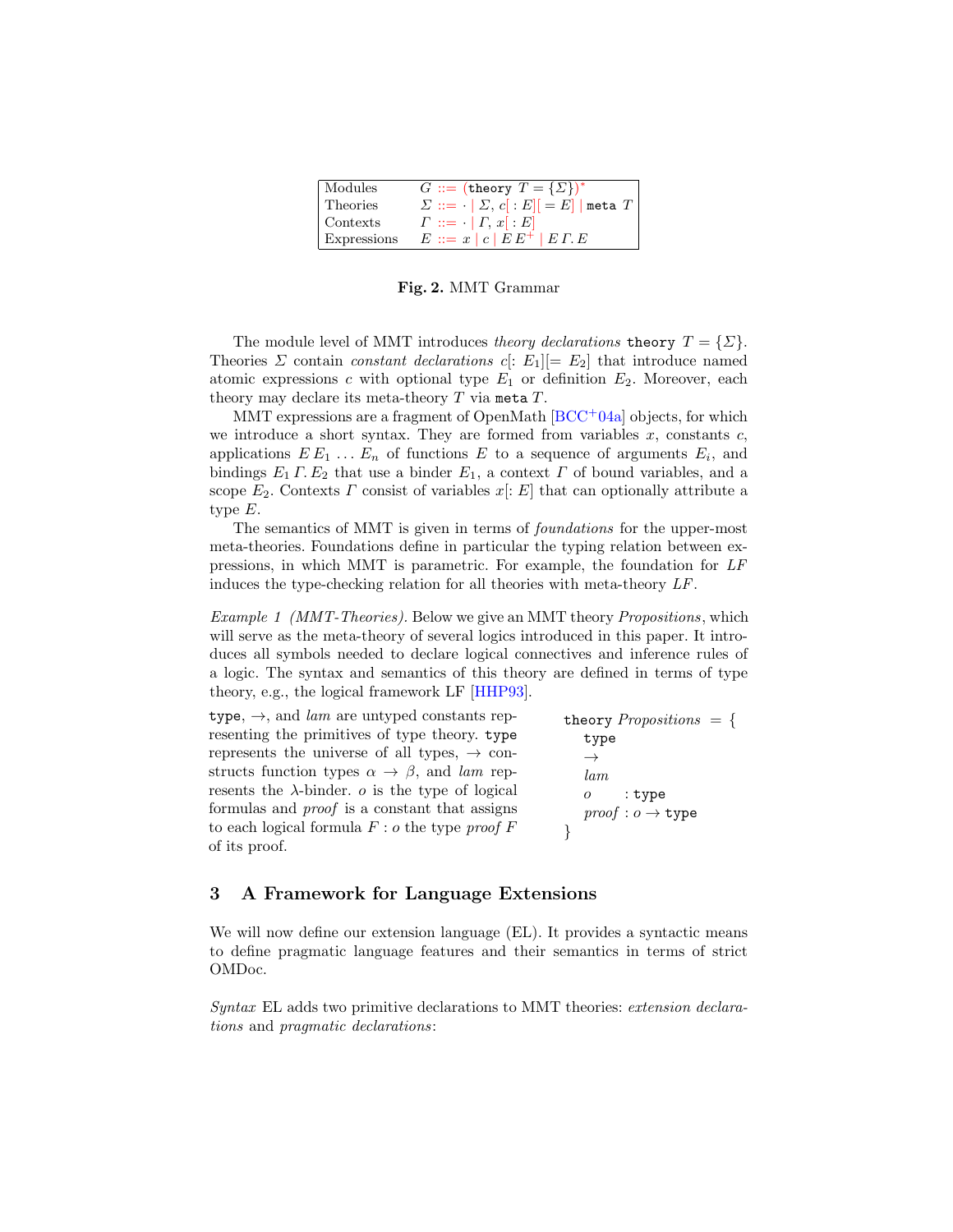| $\Sigma ::= \Sigma$ , extension $e = \Phi$ |
|--------------------------------------------|
| $\Sigma$ , pragmatic $c : \varphi$         |

Extension declarations extension  $e = \Phi$  introduce a new declaration schema e that is described by  $\Phi$ . Intuitively,  $\Phi$  is a function that takes some arguments and returns a list of declarations, which define the strict semantics of the declaration scheme.

Pragmatic declarations pragmatic  $c : \varphi$  introduce new declarations that make use of a previously declared extension. Intuitively,  $\varphi$  applies an extension e a sequence of arguments and evaluates to the returned list of declarations. Thus,  $c : \varphi$  serves as a pragmatic abbreviation of a list of strict declarations.

The key notion in both cases is that of *theory families*. They represent collections of theories by specifying their common syntactic shape. Intuitively, theory families arise by putting a  $\lambda$ -calculus on top of theory fragments  $\Sigma$ :

| Theory Families $\Phi ::= {\{\Sigma\}}   \lambda x \cdot E.\Phi  $ |
|--------------------------------------------------------------------|
| $\varphi ::= e   \varPhi E$                                        |

We group theory families into two non-terminal symbols as shown above:  $\Phi$ is formed from theory fragments  $\{\Sigma\}$  and  $\lambda$ -abstraction  $\lambda x : E.\Phi$ . And  $\varphi$  is formed from references to previously declared extension e and applications of parametric theory families to arguments E. This has the advantage that both  $\Phi$ and  $\varphi$  have a very simple shape.

Example 2 (Extension Declarations). In Figure [3](#page-5-0) we give the theory Assertion, which declares extensions for axiom and theorem declarations. Their semantics is defined in terms of the Curry-Howard representation of strict OMDoc.

Both extensions take a logical formula  $F : o$  as a parameter. The extension axiom permits pragmatic declarations of the form  $c : axiom F$ . These abbreviate MMT constant declarations of the form  $c : proof F$ .

The extension theorem additionally takes a parameter  $D : proof F$ , which is a proof of F. It permits pragmatic declarations of the form  $c : theorem F D$ . These abbreviate MMT constant declarations of the form  $c : proof F = D$ .

```
theory \text{A} \text{s} \text{a} \text{b} = \{meta Propositions
    extension axiom = \lambda F : o. {
        c: proof F}
    extension theorem = \lambda F : o. \lambda D : proof F.c: proof F = D}
}
```
<span id="page-5-0"></span>Fig. 3. An MMT Theory with Extension Declarations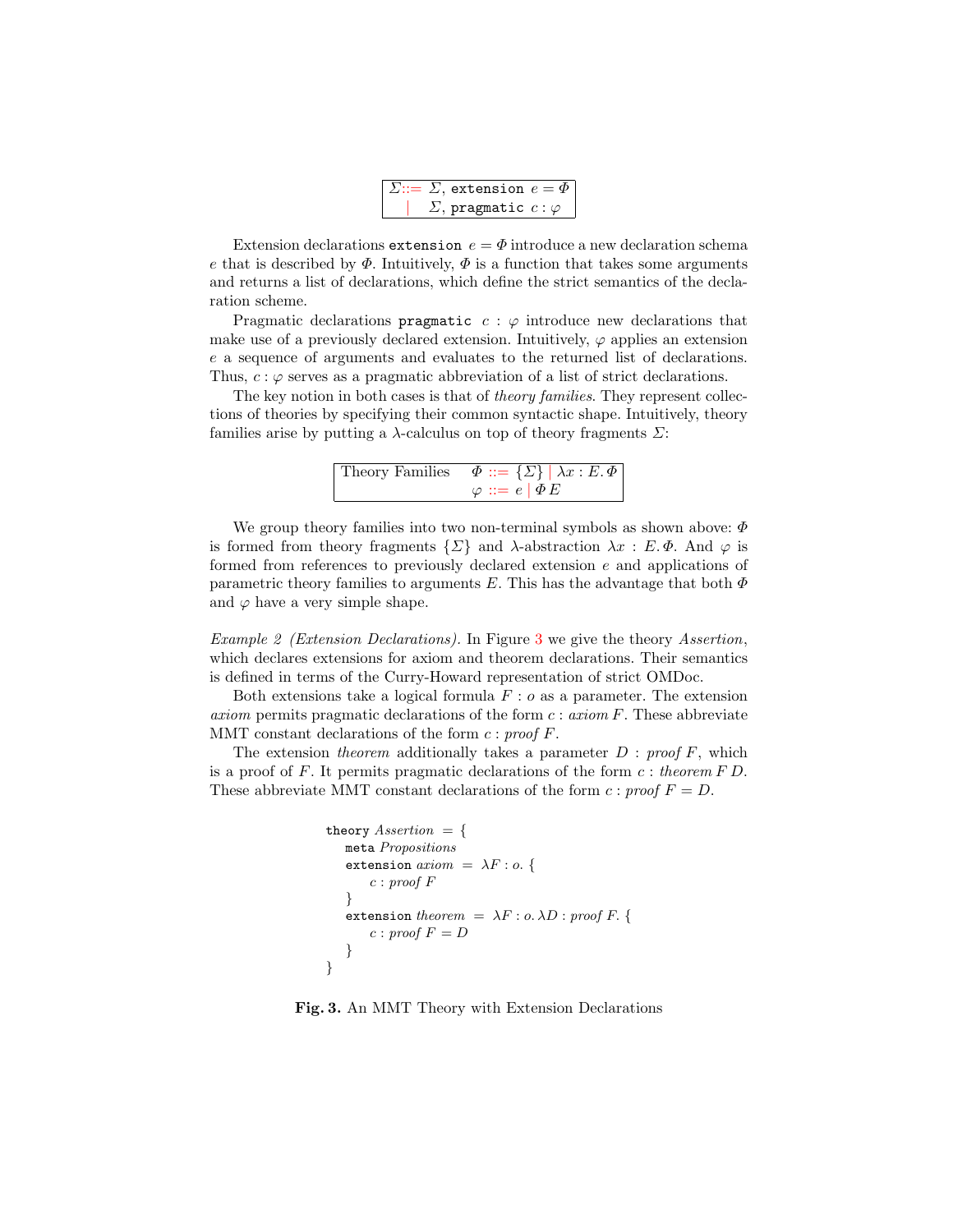Any MMT theory may introduce extension declarations. However, pragmatic declarations are only legal if the extension that is used has been declared in the meta-theory:

Definition 1 (Legal Extension Declarations). We say that an extension declaration extension  $e = \lambda x_1 : E_1 \dots \lambda x_n : E_n.\{\Sigma\}$  is legal in an MMT theory T, if the declarations  $x_1 : E_1, \ldots, x_n : E_n$  and  $\Sigma$  are well-formed in T. This includes the case where  $\Sigma$  contains pragmatic declarations.

Definition 2 (Legal Pragmatic Declarations). We say that a pragmatic declaration pragmatic  $c : e E_1 ... E_n$  is legal in an MMT theory T if there is a declaration extension  $e = \lambda x_1 : E'_1 \dots \lambda x_n : E'_n \{ \Sigma \}$  in the meta-theory of T and each  $E_i$  has type  $E'_i$ .

Here the typing relation is the one provided by the MMT foundation.

Semantics Extension declarations do not have a semantics as such because the extension declared in M only govern what pragmatic declarations are legal in  $M$ -theories. In particular, contrary to the constant declarations in  $M$ , a model of M does not interpret the extension declarations.

The semantics of pragmatic declarations is given by elaborating them into strict declarations:

Definition 3 (Pragmatic-to-Strict Translation P2S). A legal pragmatic declaration pragmatic  $c : e E_1 ... E_n$  is translated to a list of strict constant declarations

<span id="page-6-0"></span>
$$
c.d_1: \gamma(F_1) = \gamma(D_1), \dots, c.d_m: \gamma(F_m) = \gamma(D_m)
$$

where  $\gamma$  substitutes every  $x_i$  with  $E_i$  and every  $d_j$  with  $c.d_j$  if we have

extension 
$$
e = \lambda x_1 : E'_1 \dots \lambda x_n : E'_n \cdot \{d_1 : F_1 = D_1, \dots, d_m : F_m = D_m\}
$$

and every expression  $E_i$  has type  $E'_i$ .

Example 3. Consider the following MMT theories in Figure [4:](#page-7-1) HOL includes the MMT theory *Propositions* and declares a constant i as the type of individuals. It adds the usual logical connectives and quantifiers – here we only present truth (true) and the universal quantifier  $(\forall)$  – and introduces equality ( $\dot{=}$ ) on expressions of type  $\alpha$ . Then it includes Assertion. This gives HOL access to the extensions axiom and theorem.

Commutativity uses  $HOL$  as its meta-theory and declares a constant  $\circ$  that takes two individuals as arguments and returns an individual. It adds a pragmatic declaration named comm that declares the commutativity axiom for ◦ using the axiom extension from HOL.

Commutativity' is obtained by elaborating Commutativity according to Definition [3.](#page-6-0)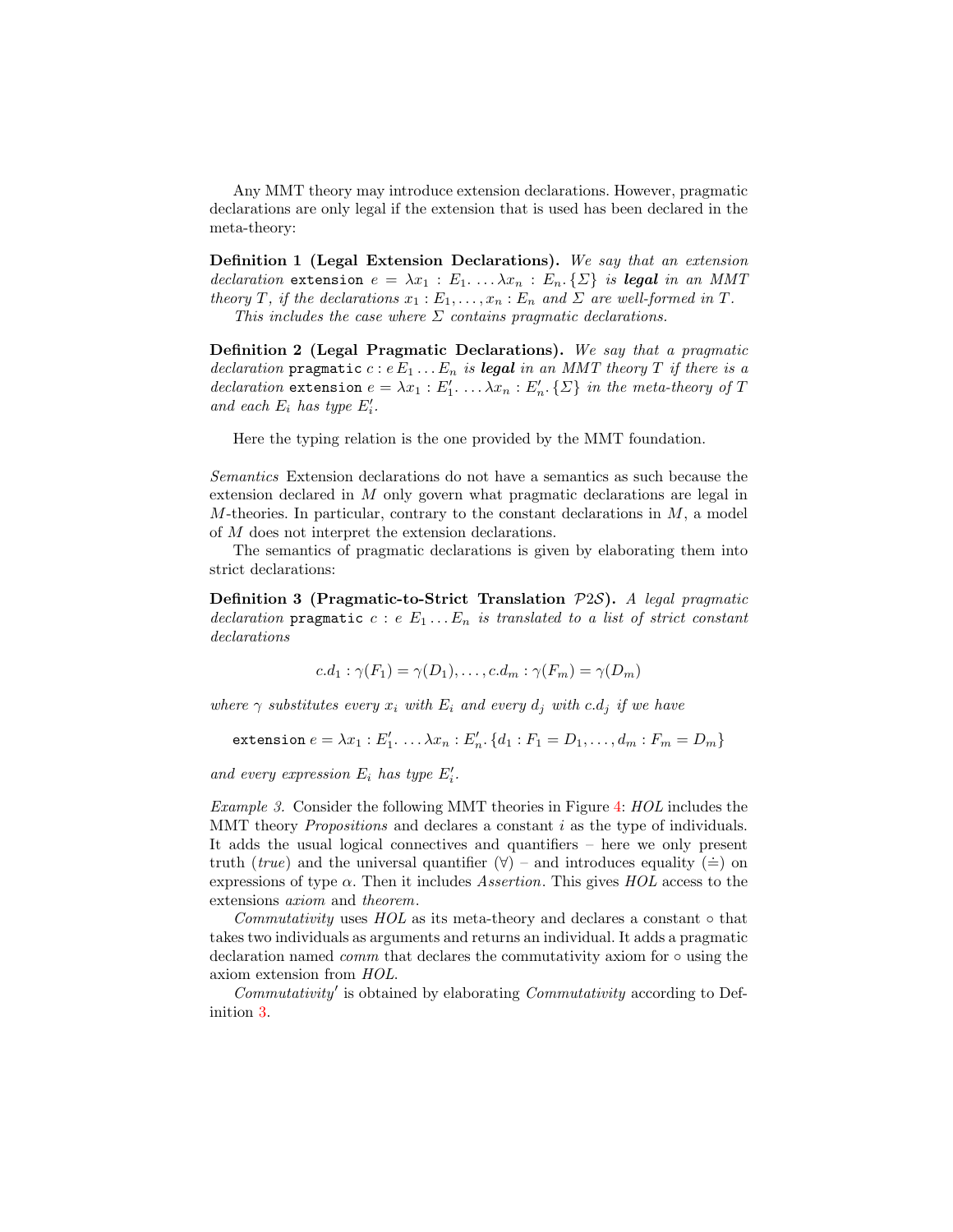```
theory HOL = \{meta Propositions
   i : type
    true : o
    .
    .
    .
    \forall : (\alpha \rightarrow o) \rightarrow o\dot{=} \quad : \alpha \to \alpha \to \alphainclude Assertion
}
                                        theory Commutativity = \{meta HOL
                                            \circ : i \to i \to i\mathcal{P} pragmatic comm: axiom \,\forall x: i.~\forall y: i.~x \circ y \doteq y \circ x}
                                        theory Commutativity' = \{meta HOL\circ : i \to i \to icomm.c : proof \forall x : i. \forall y : i. x \circ y \doteq y \circ x}
```
<span id="page-7-1"></span>Fig. 4. A P2S Translation Example

### <span id="page-7-0"></span>4 Representing Extension Principles

Formal mathematical developments can be classified based on whether they follow the axiomatic or the definitional method. The former is common for logics where theories declare primitive constants and axioms. The latter is common for foundations of mathematics where a fixed theory (the foundation) is extended only by defined constants and theorems. In MMT, both the logic and the foundation are represented as a meta-theory  $M$ , and the main difference is that the definitional method does not permit undefined constants in M-theories.

However, this treatment does not capture conservative extension principles: These are meta-theorems that establish that certain extensions are acceptable even if they are not definitional. We can understand them as intermediates between axiomatic and definitional extensions: They may be axiomatic but are essentially as safe as definitional ones.

To make this argument precise, we use the following definition:

**Definition 4.** We call the theory family  $\Phi = \lambda x_1 : E'_1 \dots \lambda x_n : E'_n \{ \Sigma \}$  conservative for M if for every M-theory T and all  $E_1 : E'_1, \ldots, E_n : E'_n$ , every model of T can be extended to a model of  $T, \gamma(\Sigma)$ , where  $\gamma$  substitutes every  $x_i$ with  $E_i$ .

An extension declaration extension  $e = \Phi$  is called **derived** if all constant declarations in  $\Sigma$  have a definiens; otherwise, it is called **primitive**.

Primitive extension declarations correspond to axiom declarations because they postulate that certain extensions of  $M$  are legal. The proof that they are indeed conservative is a meta-argument that must be carried out as a part of the proof that M is an adequate MMT representation of the represented formalism. Similarly, derived extension declarations correspond to theorem declarations because their conservativity follows from that of the primitive ones. More precisely: If all primitive extension principles in  $M$  are conservative, then so are all derived ones.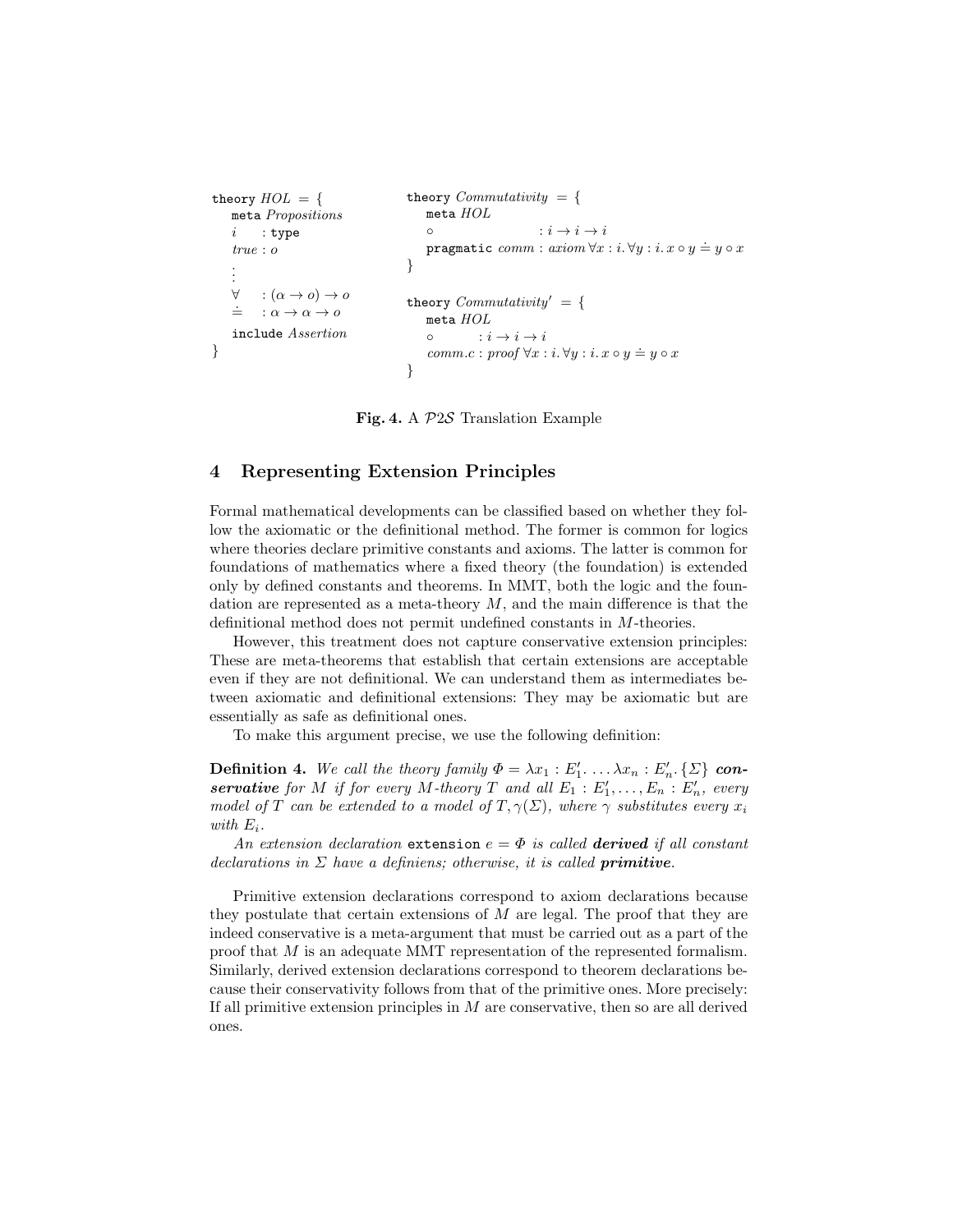In the following, we will recover built-in extension statements of common representation formats as special cases of our extension declarations. We will follow a little foundations paradigm and state every extensions in the smallest theory in which it is meaningful. Using the MMT module system, this permits maximal reuse of extension definitions. Moreover, it documents the (often implicit) foundational assumptions of each extension.

Implicit Definitions in OMDoc Implicit definitions of OMDoc 1.2 are captured using the following derived extension declaration. If the theory *ImplicitDefinitions* in Figure [5](#page-8-0) is included into a meta-theory  $M$ , then  $M$ -theories may use implicit definitions.

```
theory ImplicitDefinitions = \{meta Propositions
     \exists^! \; : (\alpha \to o) \to o\iota : (\alpha \to o) \to \alpha\iota_{ax}: proof \exists^{!} x P x \rightarrow proof P(\iota P)extension \mathit{impliede} f = \lambda \alpha : \texttt{type}.\, \lambda P: \alpha \to o.\, \lambda m: \mathit{proof}\, \exists^! x: \alpha.\, P\, x. {
           c : \alpha = \iota Pc_{ax}: proof \exists^!x:\alpha.Px}
}
```
<span id="page-8-0"></span>Fig. 5. An Extension for Implicit Definitions

Note that ImplicitDefinitions requires two other connectives: A description operator (*i*) and a unique existential  $(\exists')$  are needed to express the meaning of an implicit definition. We deliberately assume only those two operators in order to maximize the re-usability of this theory: Using the MMT module system, any logic  $M$  in which these two operators are definable can import the theory ImplicitDefinitions.

More specifically, ImplicitDefinitions introduces the definite description operator as a new binding operator  $(1)$ , and describes its meaning by the axiom  $\exists^{!} x P(x) \Rightarrow P(\iota P)$  formulated in  $\iota_{ax}$  for any predicate P on  $\alpha$ . The extension *impldef* permits pragmatic declarations of the form  $f : *implede f* \alpha P m$ , which defines f as the unique object which makes the property  $P$  valid. This leads to the well-defined condition that there is indeed such a unique object, which is discharged by the proof  $m$ . The pragmatic-to-strict translation from Section [3](#page-4-0) translates the pragmatic declaration  $f : *implede* \alpha P m$  to the strict constant declarations  $f.c: \alpha = \iota P$  and  $f.c_{ax} : proof \exists^{!} x : \alpha P x$ .

Mizar-Style Functor Definitions The Mizar language [\[TB85\]](#page-15-4) provides a wide (but fixed) variety of special statements, most of which can be understood as conservative extension principles for first-order logic. A comprehensive list of the corresponding extension declarations can be found in [\[IKR11\]](#page-14-6). We will only consider one example in Figure [6.](#page-9-0)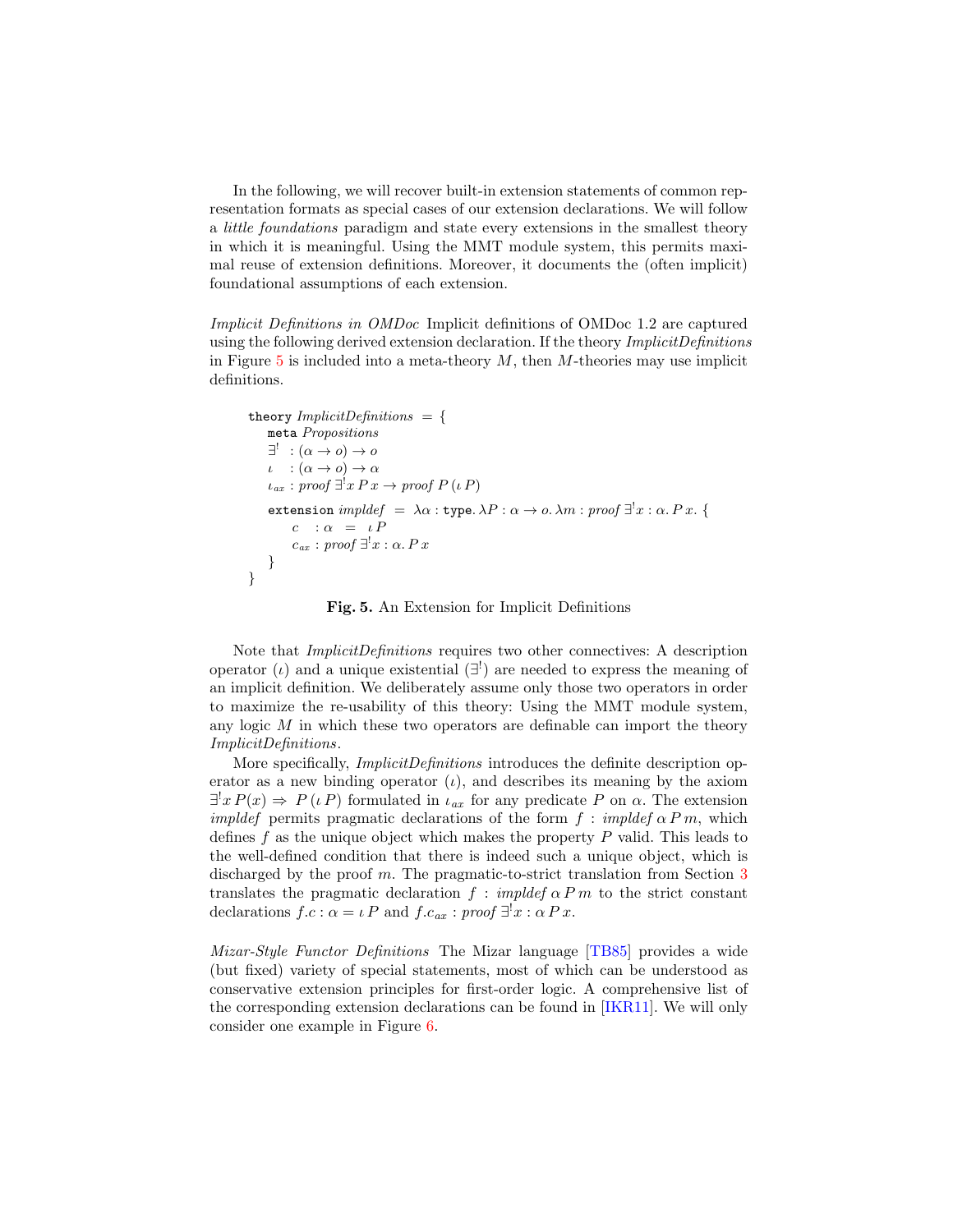```
theory FunctionS = \{meta Propositions
     ∧ : o → o → o\Rightarrow : o \rightarrow o \rightarrow o\forall : (\alpha \rightarrow o) \rightarrow \alpha\exists : (\alpha \rightarrow o) \rightarrow \alpha\dot{=}: \alpha \rightarrow \alpha \rightarrow oextension functor =\lambda \alpha : type. \lambda \beta : type. \lambdameans : \alpha \rightarrow \beta \rightarrow o.
            \lambdaexistence : proof \forall x : \alpha. \exists y : \beta. means x y.
             \lambdauniqueness : proof \forall x : \alpha. \forall y : \beta. \forall y' : \beta. means xy \wedge means xy' \Rightarrow y \doteq y'.
                 f : \alpha \rightarrow \betadefinitional theorem : proof \forall x : \alpha. means x(fx)}
}
```
<span id="page-9-0"></span>Fig. 6. An Extension for Mizar-Style Functor Definitions

The theory FunctorDefinitions describes Mizar-style implicit definition of a unary function symbol (called a *functor* in Mizar). This is different from the one above because it uses a primitive extension declaration that is well-known to be conservative. In Mizar, the axiom definitional theorem is called the definitional theorem induced by the implicit definition. Using the extension functor, one can introduce pragmatic declarations of the form pragmatic  $c :$  functor  $ABPEU$ that declare functors  $c$  from  $A$  to  $B$  that are defined by the property  $P$  where E and U discharge the induced proof obligations.

Flexary Extensions The above two examples become substantially more powerful if they are extended to implicit definitions of functions of arbitrary arity. This is supported by our extension language by using an LF-based logical framework with term sequences and type sequences. We omit the formal details of this framework here for simplicity and refer to [\[Hor12\]](#page-14-7) instead. We only give one example in Figure [7](#page-9-1) that demonstrates the potential.

```
theory CaseBasedDefinitions = \{meta Propositions
       \wedge : o^n \to o\vee^! : o^n \to o\Rightarrow : o \rightarrow o \rightarrow o\forall : (\alpha \rightarrow o) \rightarrow oextension \text{casedef} = \lambda n : \mathbb{N} \cdot \lambda \alpha : \text{type. } \lambda \beta : \text{type. } \lambda c : (\alpha \to o)^n.\lambda d: (\alpha \to \beta)^n \cdot \lambda \rho : \text{proof} \,\forall x : \alpha. \vee' \begin{bmatrix} c_i & n \end{bmatrix}^n_{i=1}. {
              f : \alpha \rightarrow \beta\mathit{ax} : \mathit{proof} \ \forall x : \alpha. \land \left[ c_i \ x \Rightarrow (f \ x) = (d_i \ x) \right]^ni=1}
}
```
<span id="page-9-1"></span>Fig. 7. An Extension for Case-Based Definitions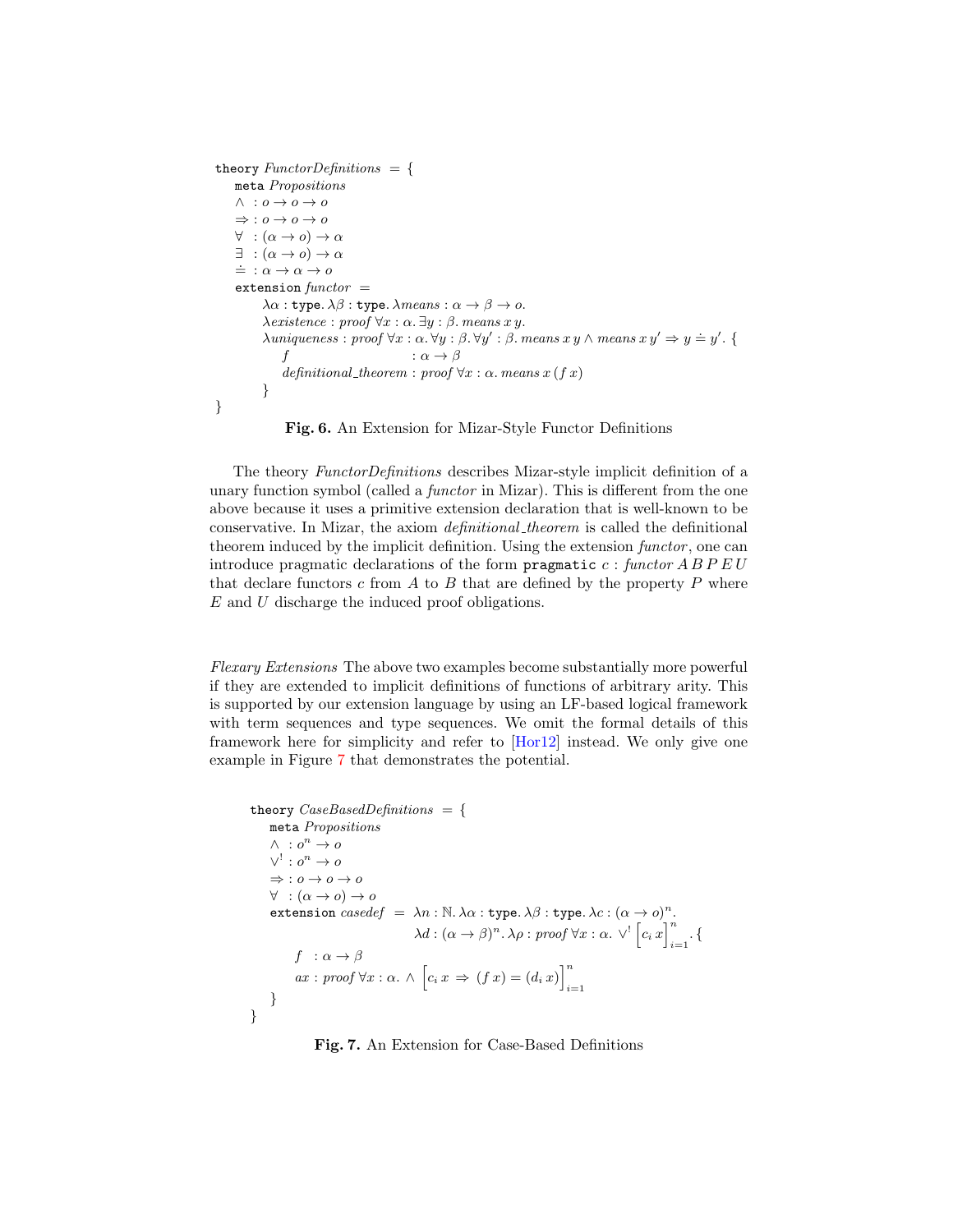The theory CaseBasedDefinitions introduces an extension that describes the case-based definition of a unary function f from  $\alpha$  to  $\beta$  that is defined using n different cases where each case is guarded by the predicate  $c_i$  together with the respective definiens  $d_i$ . Such a definition is well-defined if for all  $x \in \alpha$  exactly one out of the  $c_i x$  is true. Note that these declarations use a special sequence constructor: for example,  $[c_i x]_{i=1}^n$  simplifies to the sequence  $c_1 x, \ldots, c_n x$ . Moreover, ∧ and ∨ ! are flexary connectives, i.e., they take a flexible number of arguments. In particular,  $\vee^{!}(F_1,\ldots,F_n)$  holds if exactly one of its arguments holds.

The pragmatic declaration pragmatic f : casedef  $n \alpha \beta c_1 ... c_n d_1 ... d_n \rho$ corresponds to the following function definition:

$$
f(x) = \begin{cases} d_1(x) & \text{if } c_1(x) \\ \vdots & \vdots \\ d_n(x) & \text{if } c_n(x) \end{cases}
$$

 $HOL-Stype$  Definitions Due to the presence of  $\lambda$ -abstraction and a description operator in HOL [\[Chu40\]](#page-14-8), a lot of common extension principles become derivable in HOL, in particular, implicit definitions.

But there is one primitive definition principle that is commonly accepted in HOL-based formalizations of the definitional method: A Gordon/HOL type definition [\[Gor88\]](#page-14-9) introduces a new type that is axiomatized to be isomorphic to a subtype of an existing type. This cannot be expressed as a derivable extension because HOL does not use subtyping.

```
theory Types = \{meta Propositions
     \forall : (\alpha \rightarrow o) \rightarrow o\exists : (\alpha \rightarrow o) \rightarrow o\dot{=} : (\alpha \to \alpha) \to 0extension \mathit{typedef} = \lambda \alpha : \text{type. } \lambda A : \alpha \to \alpha \cdot \lambda P : \mathit{proof} \exists x : \alpha \cdot A \cdot x.T : type
            \begin{array}{ccc} Rep & : T \to \alpha \end{array}Abs \t\t : \alpha \to TRep': proof \forall x : T. A (Rep x)Rep\_inverse : proof \forall x : T. Also (Rep x) \doteq xAbs_inverse: proof \forall x : \alpha. Ax \Rightarrow Rep (Abs x) \doteq x}
}
```
<span id="page-10-0"></span>

The theory Types in Figure [8,](#page-10-0) formalizes this extension principle. Our symbol names follow the implementation of this definition principle in Isabelle/HOL [\[NPW02\]](#page-14-10). Pragmatic declarations of the form pragmatic t: typedef  $\alpha A P$  introduce a new non-empty type t isomorphic to the predicate A over  $\alpha$ . Since all HOL-types must be non-empty, a proof  $P$  of the non-emptiness of  $A$  must be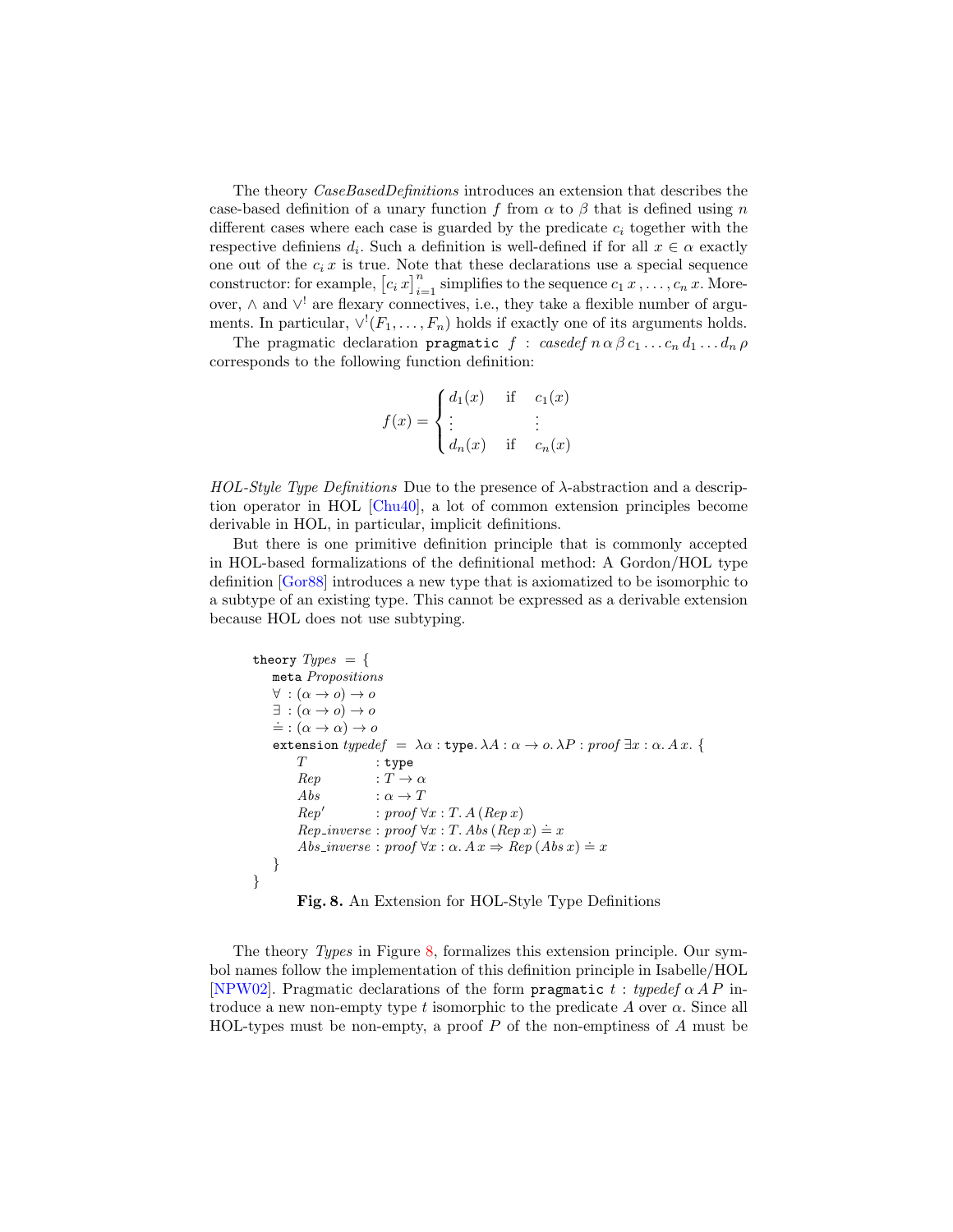supplied. More precisely, it is translated to the following strict constant declarations:

- $t.T$ : type is the new type that is being defined,
- $-t\cdot Rep : t\cdot T \to \alpha$  is an injection from the new type  $t\cdot T$  to  $\alpha$ ,
- $-t. Abs: \alpha \to t.T$  is the inverse of  $t. Rep$  from  $\alpha$  to the new type  $t.T$ ,
- t.Rep' states that the property A holds for any term of type  $t.T$ ,
- t.Rep inverse states that the injection of any element of type t.T to  $\alpha$  and back is equal to itself,
- $t. Abs\_inverse$  states that if an element satisfies A, then injecting it to  $t.T$ and back is equal to itself.

HOL-based proof assistants implement the type definition principle as a builtin statement. They also often provide further built-in statements for other definition principles that become derivable in the presence of type definitions, e.g., a definition principle for record types. For example, in Isabelle/HOL [\[NPW02\]](#page-14-10), HOL is formalized in the Pure logic underlying the logical framework Isabelle [\[Pau94\]](#page-15-0). But because the type definition principle is not expressible in Pure, it is implemented as a primitive Isabelle feature that is only active in Isabelle/HOL.

#### <span id="page-11-0"></span>5 Syntax Extensions and Surface Languages

Our definitions from Section [3](#page-4-0) permit pragmatic abstract syntax, which is elaborated into strict abstract syntax. For human-oriented representations, it is desirable to complement this with similar extensions of pragmatic concrete syntax. While the pragmatic-to-strict translation at the abstract syntax level is usually non-trivial and therefore not invertible, the corresponding translation at the concrete syntax level should be compositional and bidirectional.

#### 5.1 OMDoc Concrete Syntax for EL Declarations

First we extend OMDoc with concrete syntax that exactly mirrors the abstract syntax from Section [3.](#page-4-0) The declaration extension  $e = \lambda x_1 : E_1, \ldots, \lambda x_n$ :  $E_n$ . { $\Sigma$ } is written as

 $\leq$ extension name=" $e$ ">  $<$ parameter <code>name=" $x_1$ "> $\big|E_1\big|$ </parameter></code> . . .  $<$ parameter <code>name="xn">  $E_n$   $|<$ /parameter></code> <theory>  $\vert \varSigma \vert$  $\langle$ theory $>$  $\langle$ /extension $>$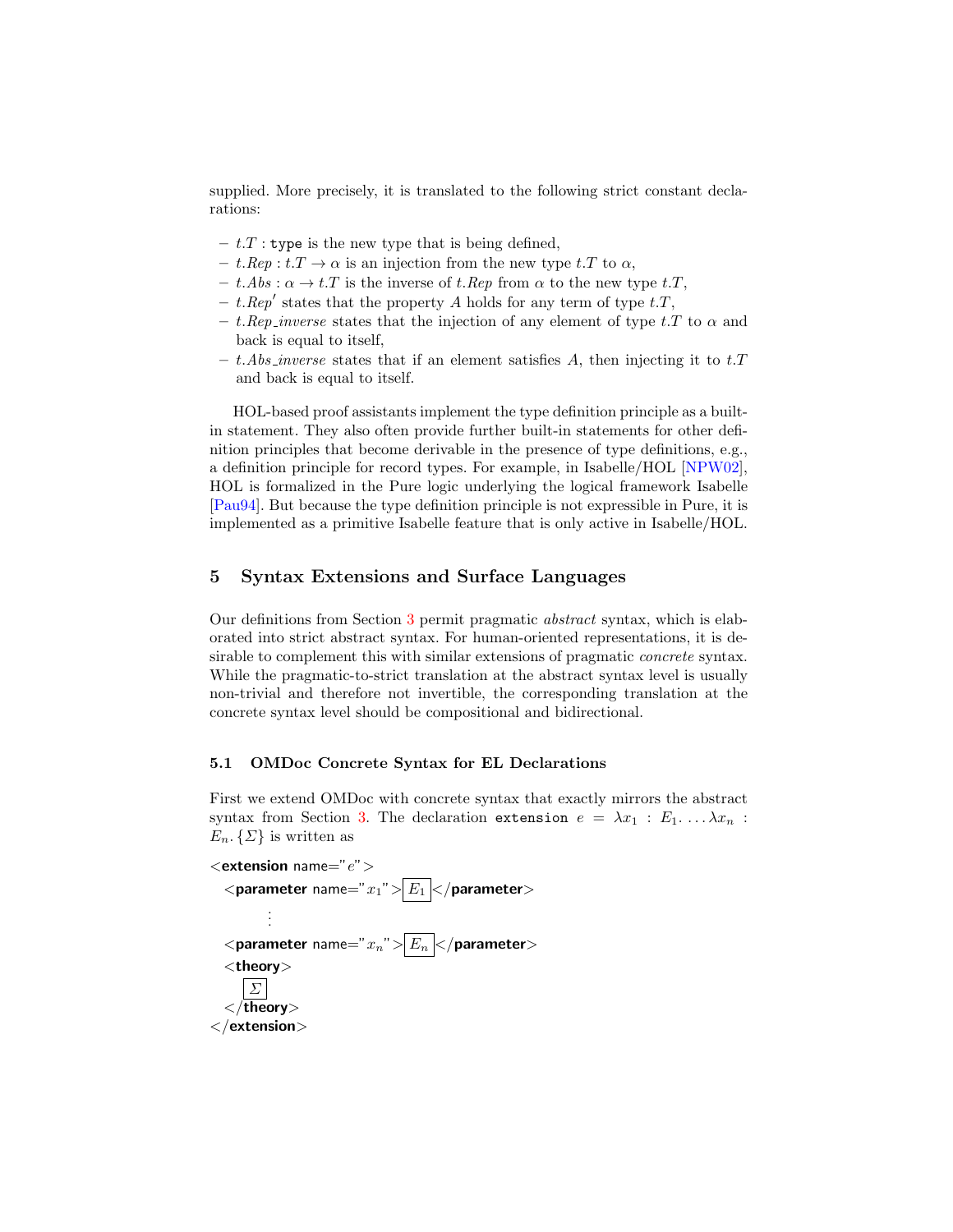Here we use the box notation  $\left|A\right|$  to gloss the XML representation of an entity A given in abstract syntax.

Similarly, the pragmatic declaration pragmatic  $c : e E_1 ... E_n$  is written as

 $\leq$ pragmatic name="c" extension=" $\langle M\rangle$ ?e">  $\overline{E_{1}}\left| \ldots \right| E_{n}$  $<$ /pragmatic $>$ 

Here  $\langle M \rangle$  is the meta-theory in which e is declared so that  $\langle M \rangle$ ?e is the MMT URI of the extension.

*Example 4.* For the implicit definitions discussed in Section [3,](#page-4-0) we use the extension *impldef* from Figure [5,](#page-8-0) which we assume has namespace URI  $\langle U \rangle$ . If  $\rho$ is a proof of unique existence for an f such that  $f' = f \wedge f(0) = 1$ , then the exponential function is defined in XML by

 $\leq$ pragmatic name="exp" extension=" $\langle U \rangle$ ?ImplicitDefinitions?impldef">

 $\lambda f.f' = f \wedge f(0) = 1 | \overline{\rho}$  $\langle$ pragmatic $>$ 

#### 5.2 Pragmatic Surface Syntax

OMDoc is mainly a machine-oriented interoperability format, which is not intended for human consumption. Therefore, the EL-isomorphic syntax introduced is sufficient in principle – at least for the formal subset of OMDoc we have discussed so far.

OMDoc is largely written in the form of "surface languages" – domain-specific languages that can be written effectively and transformed to OMDoc in an automated process. For the formal subset of OMDoc, we use a MMT-inspired superset of the Twelf/LF [\[PS99,](#page-15-1)[HHP93\]](#page-14-3) syntax, and for informal OMDoc we use  $\langle \Gamma_{\rm F} X | \text{Koh} \cdot 08 \rangle$ , a semantic extension of  $\Gamma_{\rm F} X / \mathbb{F} \cdot \Gamma_{\rm F} X$ .

For many purposes like learning the surface language or styling OMDoc documents, pragmatic surface syntax, i.e., a surface syntax that is closer to the notational conventions of the respective domain, has great practical advantages. It is possible to support, i.e., generate and parse, pragmatic surface syntax by using the macro/scripting framework associated with most representation formats.

For instance, we can regain the XML syntax familiar from OMDoc 1.2 via notation definitions that transform between pragmatic elements and the corresponding OMDoc 1.2 syntax. For Twelf/LF, we would extend the module system preprocessor, and for Isabelle we would extend the SML-based syntax/parsing subsystem. We have also extended  $\langle\text{IF,Xas an example of a semi-formal surface}\rangle$ language. Here we used the macro facility of T<sub>EX</sub> as the computational engine. We conjecture that most practical surface languages for MKM can be extended similarly.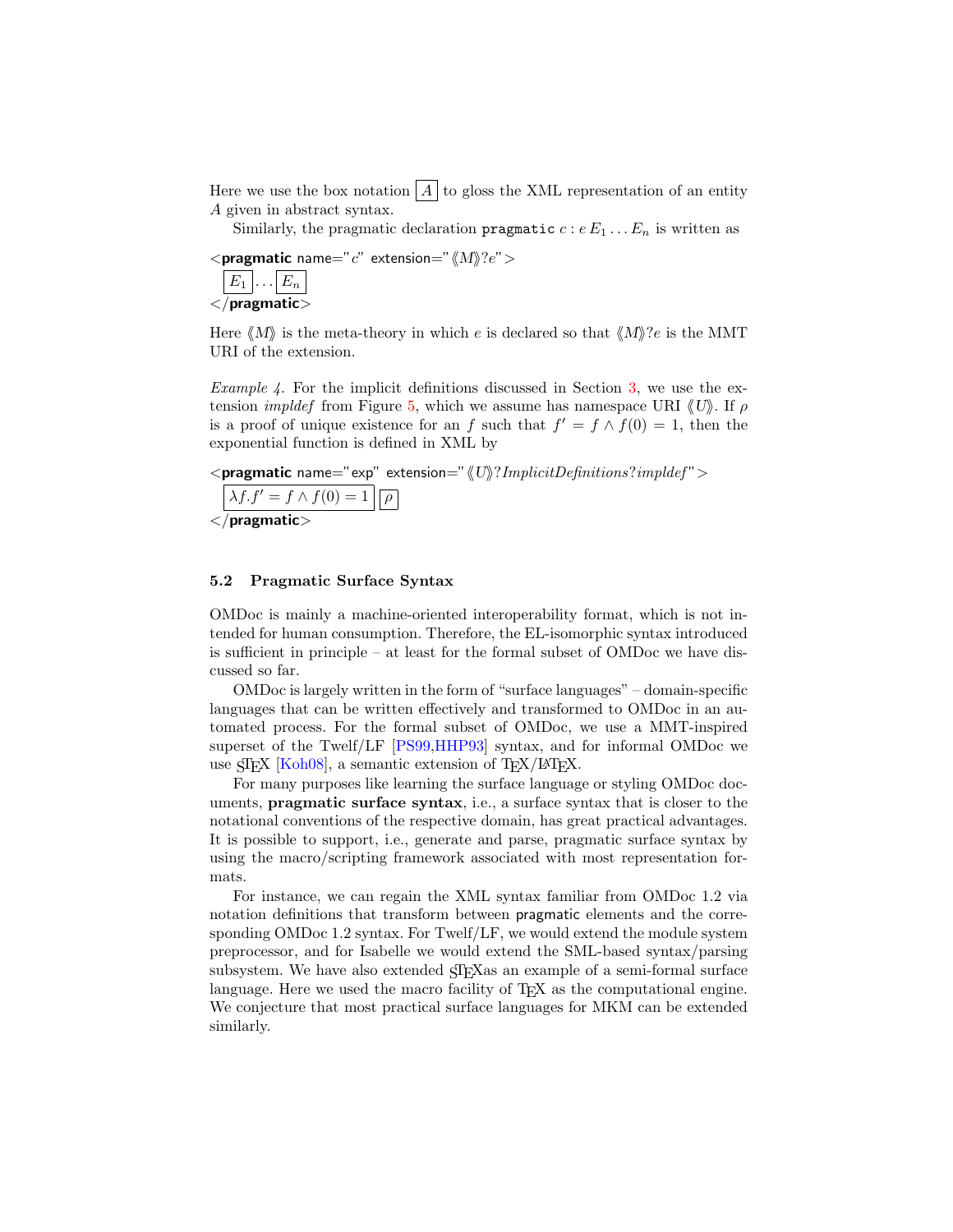These translations proceed in two step. Firstly, pragmatic surface syntax is translated into our pragmatic MMT syntax. Our language is designed to make this step trivial: in particular, it does not have to look into the parameters used in a pragmatic surface declaration. Secondly, pragmatic MMT syntax is type-checked and, if desired, translated into strict MMT syntax. All potentially difficult semantic analysis is part of this second step. This design makes it very easy for users to introduce their own pragmatic surface syntax.

## 6 Conclusion & Future Work

In this paper, we proposed a general statement-level extension mechanism for MKM formats powered by the notion of theory families. Starting with MMT as a core language, we are able to express most of the pragmatic language features of OMDoc 1.2 as instances of our new extension primitive. Moreover, we can recover extension principles employed in languages for formalized mathematics including the statements employed for conservative extensions in Isabelle/HOL and Mizar. We have also described a principle how to introduce corresponding pragmatic concrete syntax.

The elegance and utility of the extension language is enhanced by the modularity of the OMDoc 2 framework, whose meta-theories provide the natural place to declare extensions: the scoping rules of the MMT module system supply the justification and intended visibility of statement-level extensions. In our examples, the Isabelle/HOL and Mizar extensions come from their meta-logics, which are formalized in MMT.

We also expect our pragmatic syntax to be beneficial in system integration because it permit interchanging documents at the pragmatic MMT level. For example, we can translate implicit definitions of one system to those of another system even if – as is typical – the respective strict implementations are very different.

For full coverage of OMDoc 1.2, we still need to capture abstract data types and proofs; the difficulties in this endeavor lie not in the extension framework but in the design of suitable meta-logics that justify them. For OMDoc-style proofs, the  $\overline{\lambda}\mu\tilde{\mu}$ -calculus has been identified as suitable [\[ASC06\]](#page-14-12), but remains to be encoded in MMT. For abstract data types we need a  $\lambda$ -calculus that can reflect signatures into (inductive) data types; the third author is currently working on this.

The fact that pragmatic extensions are declared in meta-theories points towards the idea that OMDoc metadata and the corresponding metadata ontologies [\[LK09\]](#page-14-13) are actually meta-theories as well (albeit at a somewhat different level); we plan to work out this correspondence for OMDoc 2.

Finally, we observe that we can go even further and interpret the feature of definitions that is primitive in MMT as pragmatic extensions of an even more foundational system. Then definitions  $c : E = E'$  become pragmatic notations for a declaration  $c: E$  and an axiom  $c = E'$ , where  $=$  is an extension symbol introduced in a meta-theory for equality. Typing can be handled similarly. This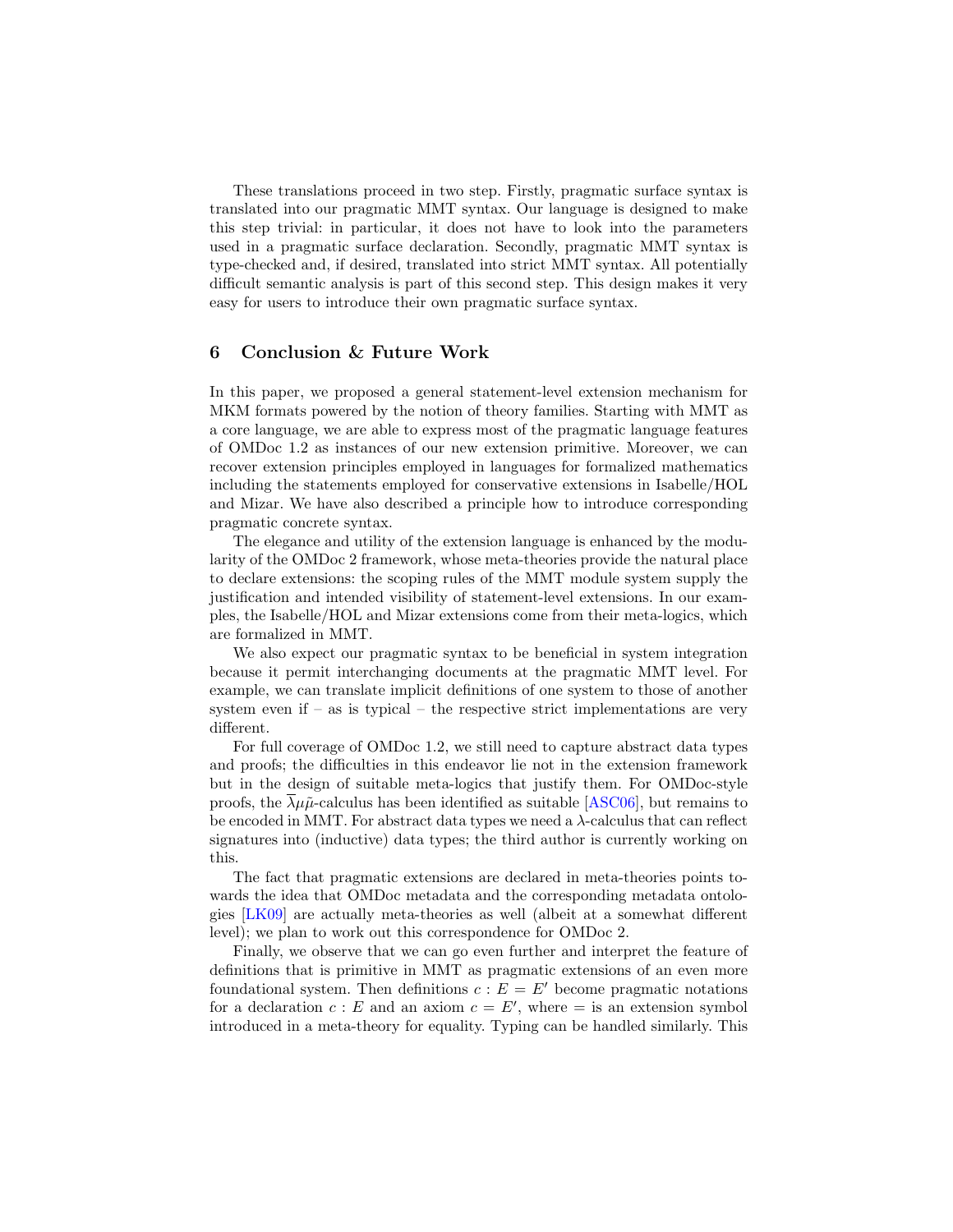would also permit introducing other modifiers in declarations such as <: for subtype declarations.

#### References

- <span id="page-14-0"></span>ABC<sup>+</sup>10. Ron Ausbrooks, Stephen Buswell, David Carlisle, Giorgi Chavchanidze, St´ephane Dalmas, Stan Devitt, Angel Diaz, Sam Dooley, Roger Hunter, Patrick Ion, Michael Kohlhase, Azzeddine Lazrek, Paul Libbrecht, Bruce Miller, Robert Miner, Murray Sargent, Bruce Smith, Neil Soiffer, Robert Sutor, and Stephen Watt. Mathematical Markup Language (MathML) version 3.0. W3C Recommendation, World Wide Web Consortium (W3C), 2010.
- <span id="page-14-12"></span>ASC06. Serge Autexier and Claudio Sacerdoti Coen. A formal correspondence between omdoc with alternative proofs and the  $\lambda \mu \tilde{\mu}$ -calculus. In Jon Borwein and William M. Farmer, editors, Mathematical Knowledge Management  $(MKM)$ , number 4108 in LNAI, pages 67–81. Springer Verlag, 2006.
- <span id="page-14-4"></span>BC04. Y. Bertot and P. Castéran. Coq'Art: The Calculus of Inductive Constructions. Springer, 2004.
- <span id="page-14-5"></span>BCC<sup>+</sup>04a. S. Buswell, O. Caprotti, D. Carlisle, M. Dewar, M. Gaetano, and M. Kohlhase. The Open Math Standard, Version 2.0. Technical report, The Open Math Society, 2004. See <http://www.openmath.org/standard/om20>.
- <span id="page-14-1"></span>BCC<sup>+</sup>04b. Stephen Buswell, Olga Caprotti, David P. Carlisle, Michael C. Dewar, Marc Gaëtano, and Michael Kohlhase. The Open Math standard, version 2.0. Technical report, The OpenMath Society, 2004.
- <span id="page-14-8"></span>Chu40. A. Church. A Formulation of the Simple Theory of Types. Journal of Symbolic Logic, 5(1):56–68, 1940.
- <span id="page-14-9"></span>Gor88. M. Gordon. HOL: A Proof Generating System for Higher-Order Logic. In G. Birtwistle and P. Subrahmanyam, editors, VLSI Specification, Verification and Synthesis, pages 73–128. Kluwer-Academic Publishers, 1988.
- <span id="page-14-3"></span>HHP93. R. Harper, F. Honsell, and G. Plotkin. A framework for defining logics. Journal of the Association for Computing Machinery, 40(1):143–184, 1993.
- <span id="page-14-7"></span>Hor12. F. Horozal. Logic translations with declaration patterns. [https://svn.](https://svn.kwarc.info/repos/fhorozal/pubs/patterns.pdf) [kwarc.info/repos/fhorozal/pubs/patterns.pdf](https://svn.kwarc.info/repos/fhorozal/pubs/patterns.pdf), 2012.
- <span id="page-14-6"></span>IKR11. M. Iancu, M. Kohlhase, and F. Rabe. Translating the Mizar Mathematical Library into OMDoc format. Technical Report KWARC Report-01/11, Jacobs University Bremen, 2011.
- <span id="page-14-2"></span>Koh06. Michael Kohlhase. OMDoc – An open markup format for mathematical documents [Version 1.2]. Number 4180 in LNAI. Springer Verlag, August 2006.
- <span id="page-14-11"></span>Koh08. Michael Kohlhase. Using L<sup>AT</sup>EX as a semantic markup format. Mathematics in Computer Science, 2(2):279–304, 2008.
- <span id="page-14-13"></span>LK09. Christoph Lange and Michael Kohlhase. A mathematical approach to ontology authoring and documentation. In Jacques Carette, Lucas Dixon, Claudio Sacerdoti Coen, and Stephen M. Watt, editors, MKM/Calculemus Proceedings, number 5625 in LNAI, pages 389–404. Springer Verlag, July 2009.
- <span id="page-14-10"></span>NPW02. T. Nipkow, L. Paulson, and M. Wenzel. Isabelle/HOL  $-A$  Proof Assistant for Higher-Order Logic. Springer, 2002.